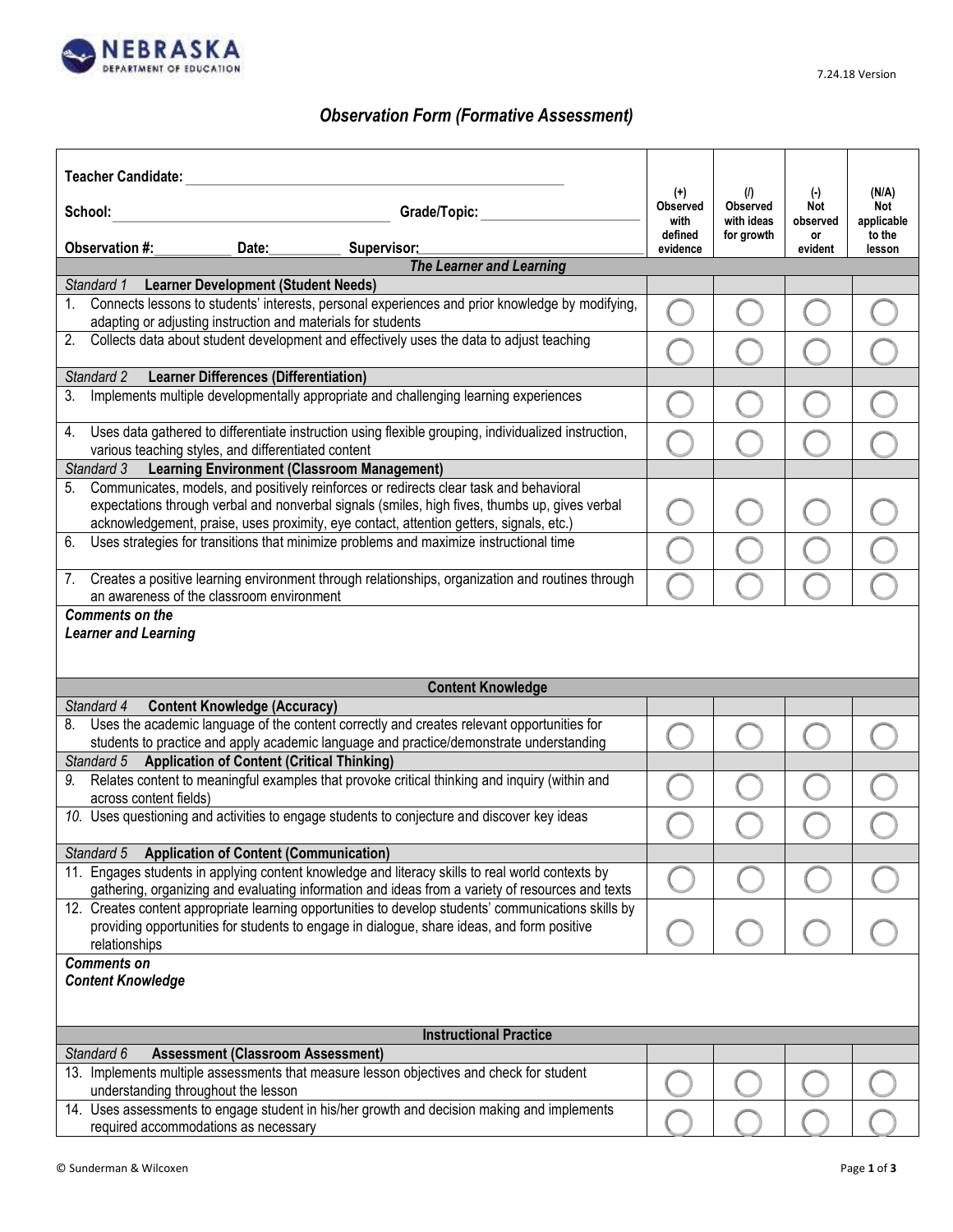

| <b>Assessment (Impact on Student Learning)</b><br>Standard 6                                                                                                           |  |  |
|------------------------------------------------------------------------------------------------------------------------------------------------------------------------|--|--|
| 15. Provides students clear criteria and performance standards by which their work will be evaluated                                                                   |  |  |
| 16. Monitors student learning to guide instruction and provides ongoing feedback to engage learners<br>in their own progress (eg. goal setting, self-assessment, etc.) |  |  |
| 17. Analyzes and uses assessment data to draw conclusions and describe patterns and/or gaps in                                                                         |  |  |
| learning to guide planning and adjust instruction (within and after lessons)                                                                                           |  |  |
| <b>Planning for Instruction (Written Lesson Plans)</b><br>Standard 7                                                                                                   |  |  |
| 18. Plans and sequences common learning experiences and performance tasks-linked to learning<br>objectives aligned with state standards and/or district curriculum     |  |  |
| 19. Prepares necessary resources and materials                                                                                                                         |  |  |
| 20. Modifies/adapts lesson plans based on student performance data and student needs                                                                                   |  |  |
| <b>Instructional Strategies (Technology)</b><br>Standard 8                                                                                                             |  |  |
| 21. Provides learning opportunities by utilizing technology, when appropriate, that relate to the                                                                      |  |  |
| lesson objective and forms connections between content and the real world                                                                                              |  |  |
| 22. Offers student choice through technology to provide experiential opportunities to access,<br>interpret, evaluate and apply information                             |  |  |
| <b>Instructional Strategies (Evidence-Based Strategies)</b><br>Standard 8                                                                                              |  |  |
| 23. Incorporates a variety of evidence-based instructional strategies that match the intended                                                                          |  |  |
| learning objectives                                                                                                                                                    |  |  |
| 24. Utilizes gradual release of responsibility and pacing by varying roles within the instructional<br>process (e.g., instructor, facilitator, coach, audience)        |  |  |
| 25. Includes inquiry processes that are open-ended utilizing questions that give rise to critical                                                                      |  |  |
| thinking versus absolute responses                                                                                                                                     |  |  |
| Standard 8<br><b>Instructional Strategies (Engagement)</b>                                                                                                             |  |  |
| 26. Provides content rich tasks that directly involve students in the learning using active engagement                                                                 |  |  |
| strategies (e.g. partner work, pair share, performance tasks, Kagan strategies, Talk Moves, etc.)                                                                      |  |  |
| <b>Comments on</b><br><b>Instructional Practice</b>                                                                                                                    |  |  |
| <b>Professional Responsibility</b>                                                                                                                                     |  |  |
| Professional Learning and Ethical Practice (Accepting Feedback - Dispositions)<br>Standard 9                                                                           |  |  |
| 27. Seeks, positively accepts and implements feedback from a variety of sources including students<br>by executing goals for improvement                               |  |  |
| Standard 10<br>Leadership and Collaboration (Professional Demeanor - Disposition)                                                                                      |  |  |
| 28. Provides ideas/input when working with colleagues, candidate seeks suggestions and strategies                                                                      |  |  |
| from other professionals to improve practice                                                                                                                           |  |  |
| 29. Contributes to a positive school culture within and beyond the classroom (eg. attends school and<br>community functions and activities)                            |  |  |
| 30. Models professionalism through punctuality, dependability, preparedness, professional dress,                                                                       |  |  |
| follow through, ethical and confidential practices<br>Leadership and Collaboration (Professional Communication - Dispositions)<br>Standard 10                          |  |  |
| 31. Exhibits proper grammar, punctuation, sentence structure and spelling in all forms of                                                                              |  |  |
| communication and is thoughtful before speaking and writing                                                                                                            |  |  |
| 32. Communicates clearly, honestly, respectfully and professionally with parents and families and is<br>ongoing throughout the experience                              |  |  |
| <b>Comments on</b>                                                                                                                                                     |  |  |
| <b>Professional Responsibility</b>                                                                                                                                     |  |  |
|                                                                                                                                                                        |  |  |
|                                                                                                                                                                        |  |  |